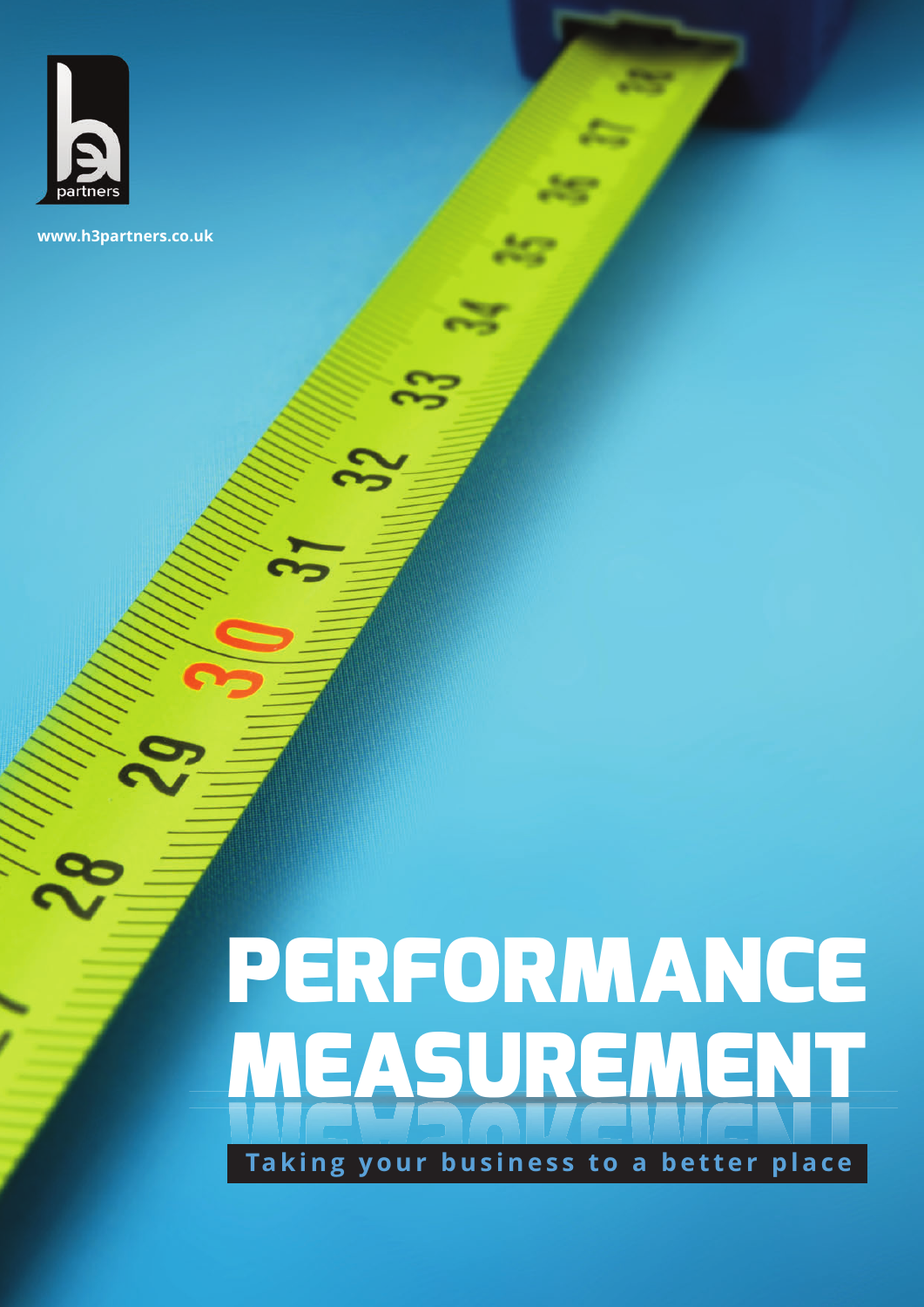# **Embracing performance management**

Johnny Gifford, Research Adviser at the CIPD – the professional body for HR and people development, gives thought to the complex factors involved in achieving performance management with purpose…

Few things are solved by a silver bullet, but performance management stands out in this regard. Even a revolver full of silver bullets wouldn't guarantee you'd got it covered.

The purpose of performance management has been described as establishing 'shared understanding about what is to be achieved and... ensure that it is achieved'.1 Sound all encompassing and slightly nebulous? It can be. It's certainly far broader than a line manager running through an annual appraisal form, or even taking a member of staff to one side to discuss their under-performance.

Instinctively, we know this is true. We don't expect an organisation's performance to be sorted simply by virtue of a discrete management system. We need processes in place to help employees develop the right capabilities and get them to buy in to the vision of the organisation. Line managers need sufficient time and resources to support their teams and ideally, should be given the authority to ensure they are realistic. If not, performance runs the risk of being short lived, as systems crack and individuals buckle under pressure.

Performance management has a lot in common with employee engagement, an increasingly common focus of people management. The notion of engagement describes employees who are not only willing to go the extra mile,

but have the physical well-being and energy to be able to do this and – equally important from a performance lens – are going the extra mile in the right direction. In other words, as the MacLeod Report<sup>2</sup> puts it, they see the 'line of sight' between their role and the organisation's purpose and strategy.

But while there is no simple answer for how to 'do' performance management, I would single out the following guiding principles.

The opportunity to discuss aims and targets is important not only to develop shared understanding but also to help shape them. This may be a question of avoiding unrealistic targets that set you up for failure, but equally it can be a way of stretching targets and being more ambitious. If teams and individuals are given ownership of targets by being involved in setting them, they take more responsibility for their performance and often aim higher.

#### **Focus on leadership at all levels**

Leadership development should not be the sole preserve of a selected few at the top of the organisation. At any level of the organisation, people managers should not be dishing out orders, so much as helping their reports live and breathe the overall aims and deliver on their personal objectives.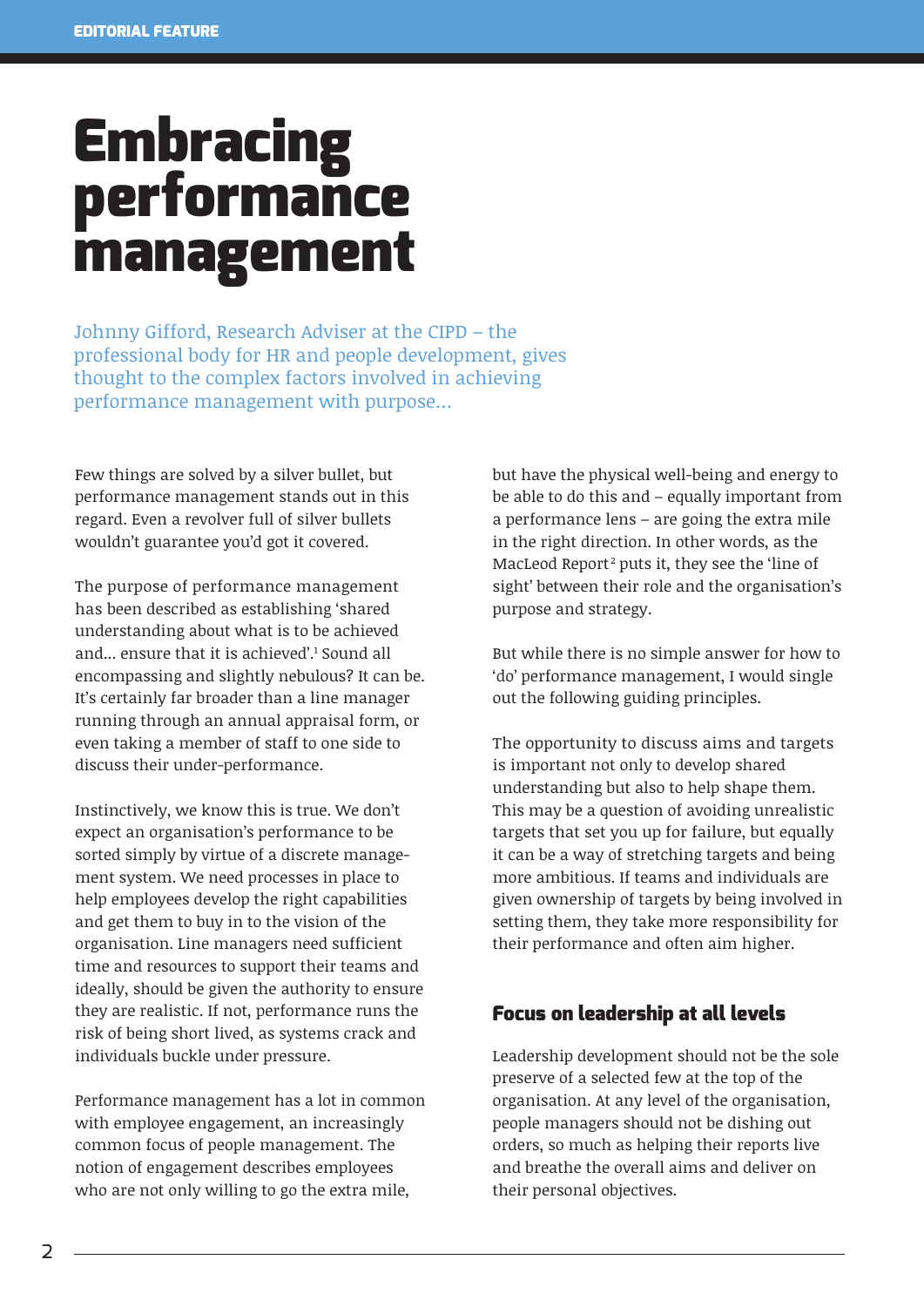#### **A holistic approach**

We should recognise that performance management is not an isolated activity that can be clearly delineated. The implications are far reaching, affecting our day-to-day conversations and business planning, as well as the more obvious aspects like appraisals. We also need an integrated approach, as pulling a lever in one area can affect performance elsewhere. This can be the case either negatively, with unintended consequences, or positively, taking the opportunity to build shared purpose or cross-departmental collaboration that benefits different aspects of the organisation.

Performance management systems are undoubtedly an important strand, for example, helping ensure poor performance is picked up and addressed. Well constructed systems will also include support both for line managers (for example, training on giving feedback on performance) and reports (for example, stress management courses). But no matter how good the design, we also need to recognise that performance management relies upon regular interactions, not just periodic reviews of targets.

There is a perennial temptation in performance management to fall back on what Douglas McGregor called a 'Theory X' view of the world, adopting a do/tell, command-and-control style of leadership.3 For most employees in

most situations, we are far better working to the 'Theory Y' assumption that the role of managers is to inspire and support, rather than dictate. This does not deny the existence of certain non-negotiable objectives, or the need to hold people to account. But in today's climate, employers are invariably looking to do more with less and get employees to contribute more widely to the performance of the organisation. It is hard to see how this will be done sustainably if people are treated like robots. ■

<sup>1</sup> ARMSTRONG, M. and BARON, A. (2004) Managing performance: performance management in action. London: Chartered Institute of Personnel and Development.

<sup>2</sup> See: www.engageforsuccess.org/ideas-tools/employeeengagement-the-macleod-report/#.U2zWEdtwbow <sup>3</sup> Douglas McGregor (1960) The human side of enterprise.



**Jonny Gifford Research Adviser** The CIPD, the professional body for HR and people development Tel: +44 (0)20 8612 6200 www.cipd.co.uk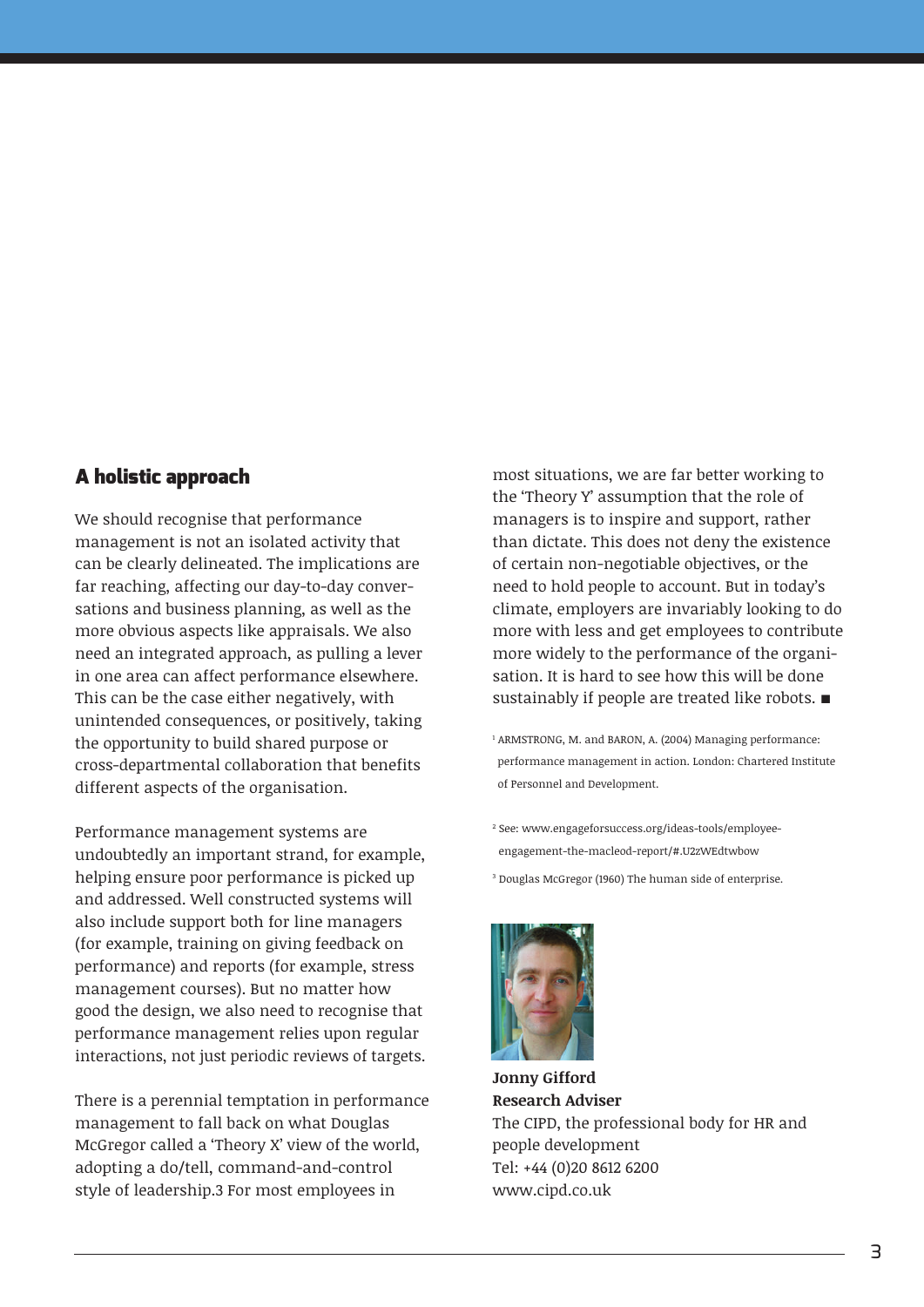# **PERFORMANCE MEASUREMENT**

*'Not another change initiative but a way of recognising achievement, managing risk and motivating employees to succeed.'*

#### **INTRODUCTION**

It is a fact that *"what you cannot measure you cannot manage",* however it is also true that a poor implementation of a measurement system can be demotivating for those involved, promote the wrong behaviour and in many cases sub-optimise business performance.

We can all point to areas in our lives where being measured incorrectly was not conducive to driving the right behaviour to improve both our own performance and that of the business. The reason for this is the psychology of Performance Measurement. While striving to achieve the measure, if the measure is wrong and it creates in appropriate behaviour, it demotivates us as a result and business performance dips.

By not considering the overall holistic business process model a business can miss the fact that measures need to be addressed from a cross-functional process point of view. It is easy to design a system that is both too complex and focuses on the silo measures under departmental or management control rather than overall end-to-end process control. A classic example of this would be procurement, which in all businesses, local government and private sector is an end-to-end process across all departments irrespective of their role inside the business. Starting with suppliers, sourcing and negotiating prices and services, receiving goods and services and paying a supplier, normally at least 3 or 4 departments are involved in this process. For example you can measure the performance of finance based on cash flow, by measuring

increasing the number of days before you pay a suppliers invoice. Optimising this measure inside finance, accounts payable can be completely counter-productive to purchasing negotiating new rates, costs and service delivery performance with suppliers who are now being paid later; let alone build win-win supplier relations.

Even before designing and implementing systems, understand performance in behaviour terms. From a human perspective there are three elements to performance; two of them relate to knowledge, the first relates to the basic business context, the second relates to your specific job knowledge and how you apply your personal skills to developing and implementing that within the business.

The third element that defines performance is motivation, which is seen in three areas; the expenditure of effort, the level of effort and the persistence of effort. Combining these with the knowledge you have of the business and your specific skills, defines your performance. What we need to understand when designing measurement systems is how measures can trigger the correct level of behaviour within the staff being measured. Measures must be designed so they identify where problems might arise within the performance of a specific task or process so that improvements can be made to the process, aligned to an ability and mandate to make improvements to the process can be seen to drive very positive behaviour, which includes adopting new skills and strong teamwork.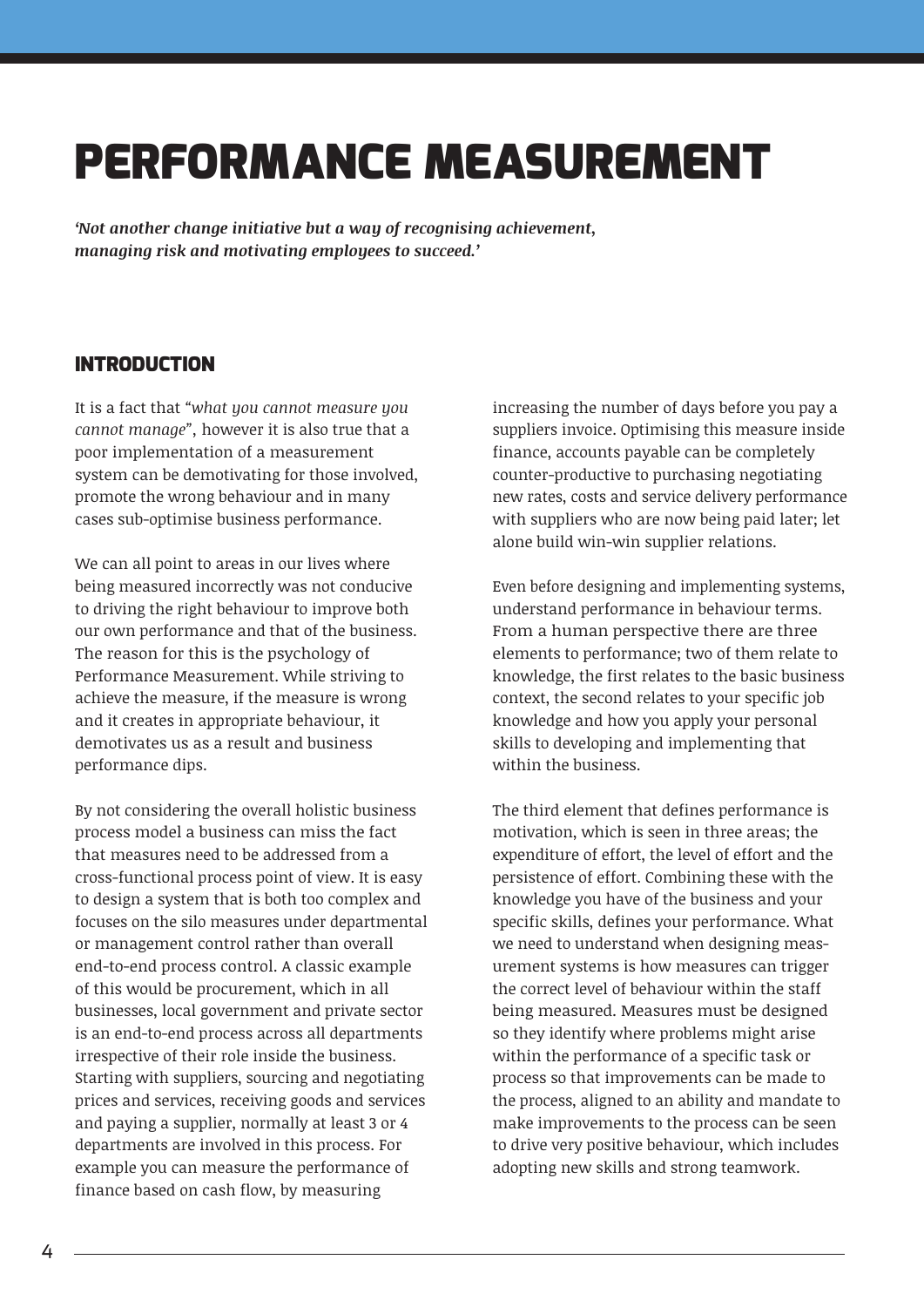

When considering the design and implementation of an effective performance measurement system and referencing the key literature, the process above shows how to apply both best practice and present wisdom into a practical three step process, titled AEC – Alignment, Engagement, Coaching.

Within each of these phases, key activities need to be undertaken to ensure a successful outcome. The first of these is designing the measures; the second is setting performance targets and finally day-to-day implementation and improvement. Within each of the sections the discussion is summarised with a list of DO's and DON'Ts.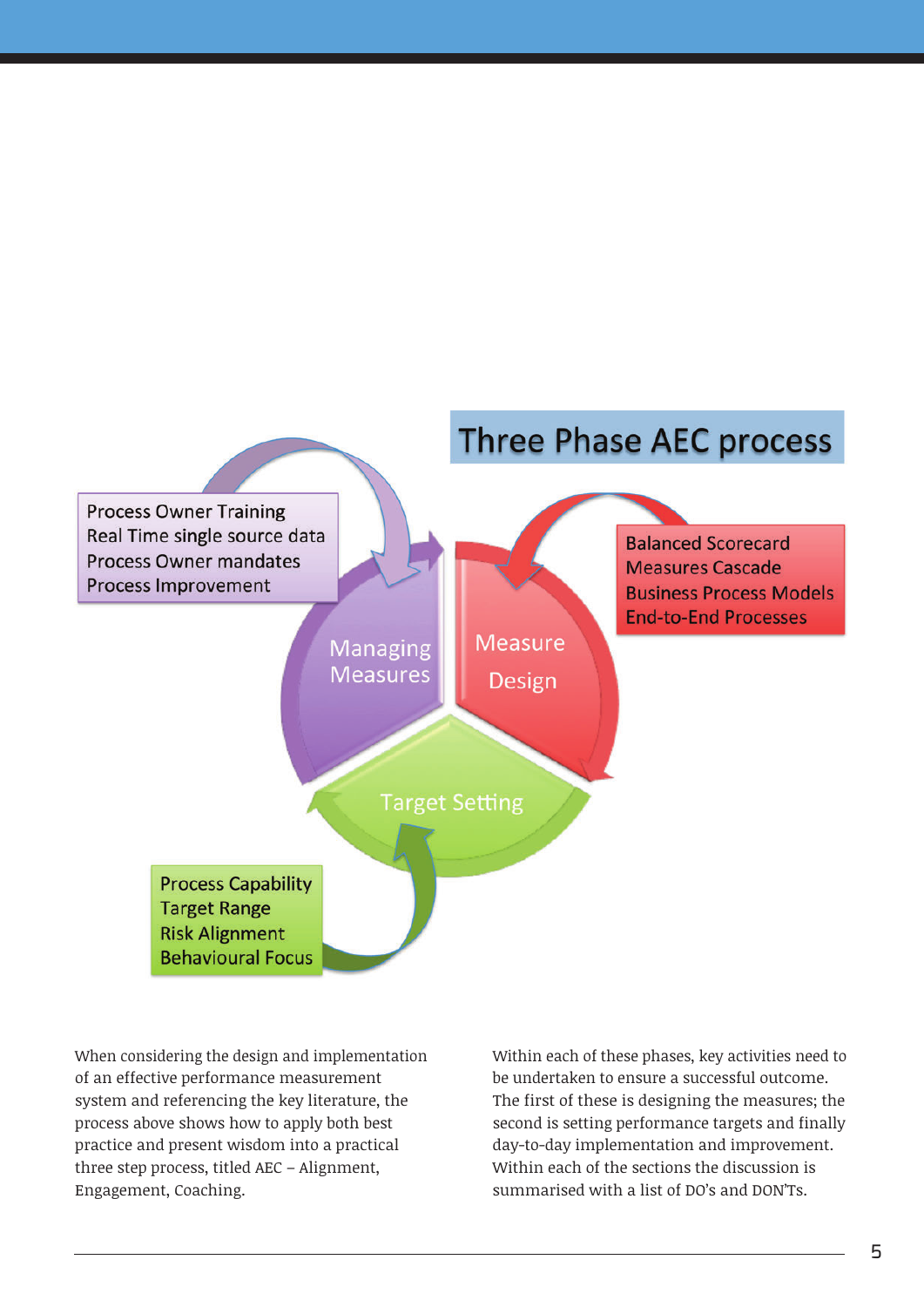#### **DESIGN THE MEASURE**

*Alignment of process, people and*<br>resources with business strategy,<br>organisational culture and leadersly<br>alignment will result in performance *resources with business strategy, organisational culture and leadership values. Alignment will result in performance*

It is now an accepted principle of management, that measures need to support and drive the business strategy and that this is best defined by a form of Balanced Scorecard, initially described by Kaplan/Norton. This tool enables a business to communicate the strategy in a map of how all the components of the business will be harnessed to move it forward.

The map defines four areas of strategy and therefore measurement as Finance, Customers, Processes plus Learning and Growth. The measures need to ensure the correct outcomes for each of these so that the resulting performance achieves the strategy and point to where improvements are required to ensure success.

Measures in two of these areas are outcomes from the Process, Customers and Finance, and will be driven by the delivery of processes enacted and improved by employees and managers. Performance measures therefore related to outcomes, customers and finance can be more aspirational and targets can be set for where the business would like to be in the future. They will be summarised outcomes from actions taken at the process level.

Process measures can be designed with a more personal alignment and is a key to engagement. This can be achieved through monetary, responsibility or promotional reward; and have link to

the final group of measures Learning and Growth. These measures create demand for better systems and additional training.

Learning and Growth, is more a corporate activity, driven by strategic objective, where actions taken help to develop both the human capital of the business through training and coaching and the organisational capital through knowledge base, learning and development of the culture of the organisation. But its success will be achieved by satisfying a demand from staff operating processes as they strive to improve process performance and reach their targets.

At the process level understanding the need cross-functional measures is a pre-requisite to designing departmental based ones. Ideally a business model that enables us to fully understand how the business operates from strategy level right down to individual tasks conducted by the staff will make this task easier. This model will include roles and process timings enabling us not only identify what measure is appropriate but also what targets are sensible if improvements can be made to remove waste. This modelling will begin with end-to-end processes that cross departmental boundaries to enable the delivery of goods and services.

The traditional organogram does not show these cross-functional processes. This means they are not formally managed leaving nobody responsible for the setting and the measurement of the processes. Therefore as part of the design of effective performance measurement system process owners are required for these cross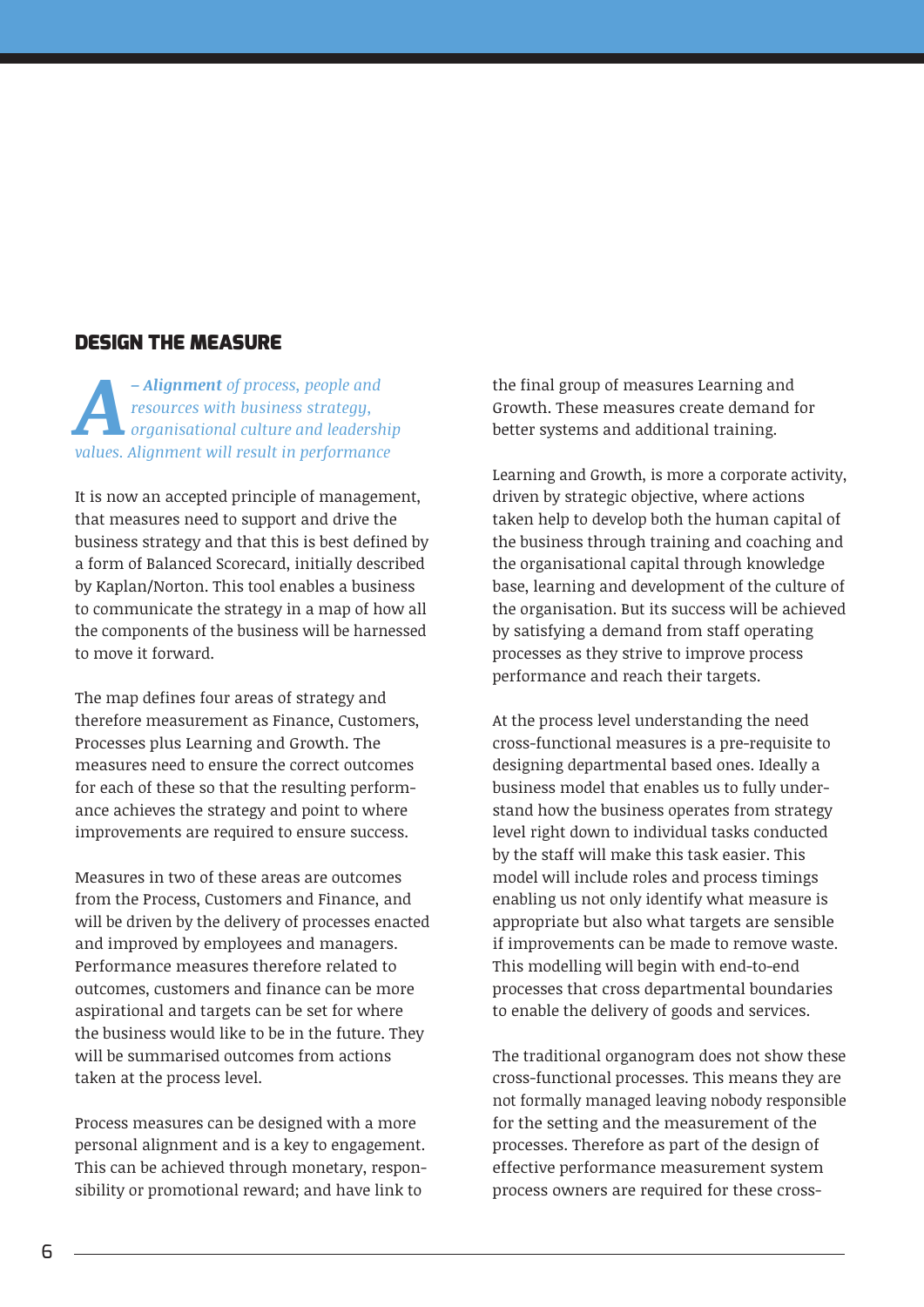functional processes to ensure that the measures are correctly managed.

The business process model enables staff at all levels to understand how these processes deliver the businesses services and how they relate to the delivery of the overall business strategy.

The final part of good design is the structure of the measures and how they are reported and managed throughout the business. The Balanced Scorecard will provide a reference point for the measures against the strategy, now we need to align these measures with the appropriate decision makers in the organisation. This cascade of performance measures will recognise the different requirements at Board, Operating Management and Departmental Levels. They are linked so that changes at each level are reflected in that level's measure but ensuring that the decisions and improvement actions can be taken at the right level.

One of our assignments involved installing new systems at a secure printer and during the process it became apparent that there was no link between the desired IT solution and the business strategy. Our work involved facilitating senior management through design measures that linked, for example, sales and the 'delivery promise' to the complexity of production scheduling of manufacturing. Instead of only measuring missed delivery dates the measure ensured that the promised date was identified and that 'promises' made inside the available lead-time were flagged. Mitigating actions then performed 2 actions, training of sales staff in

the meaning and impact of 'lead times' and more informed discussions with customers on the need for better forward vsisibility.

Good design will ensure that measures are reported or debated at more than one level, that actions to correct 'off target' processes are discussed and the impacts are debated and additional actions taken to mitigate the risk.

#### **Some key DOs:**

- Relate measures to the strategic objectives
- Ensure that you measure the end-to-end processes and link to departmental measures
- Appoint owners for these cross-functional measures
- Use a business process model to fully understand the process impacts

#### **And key DON'Ts:**

- Rely only on departmental measures
- Ignore the qualitative measures
- Only measure outcomes
- Create too many measures that confuse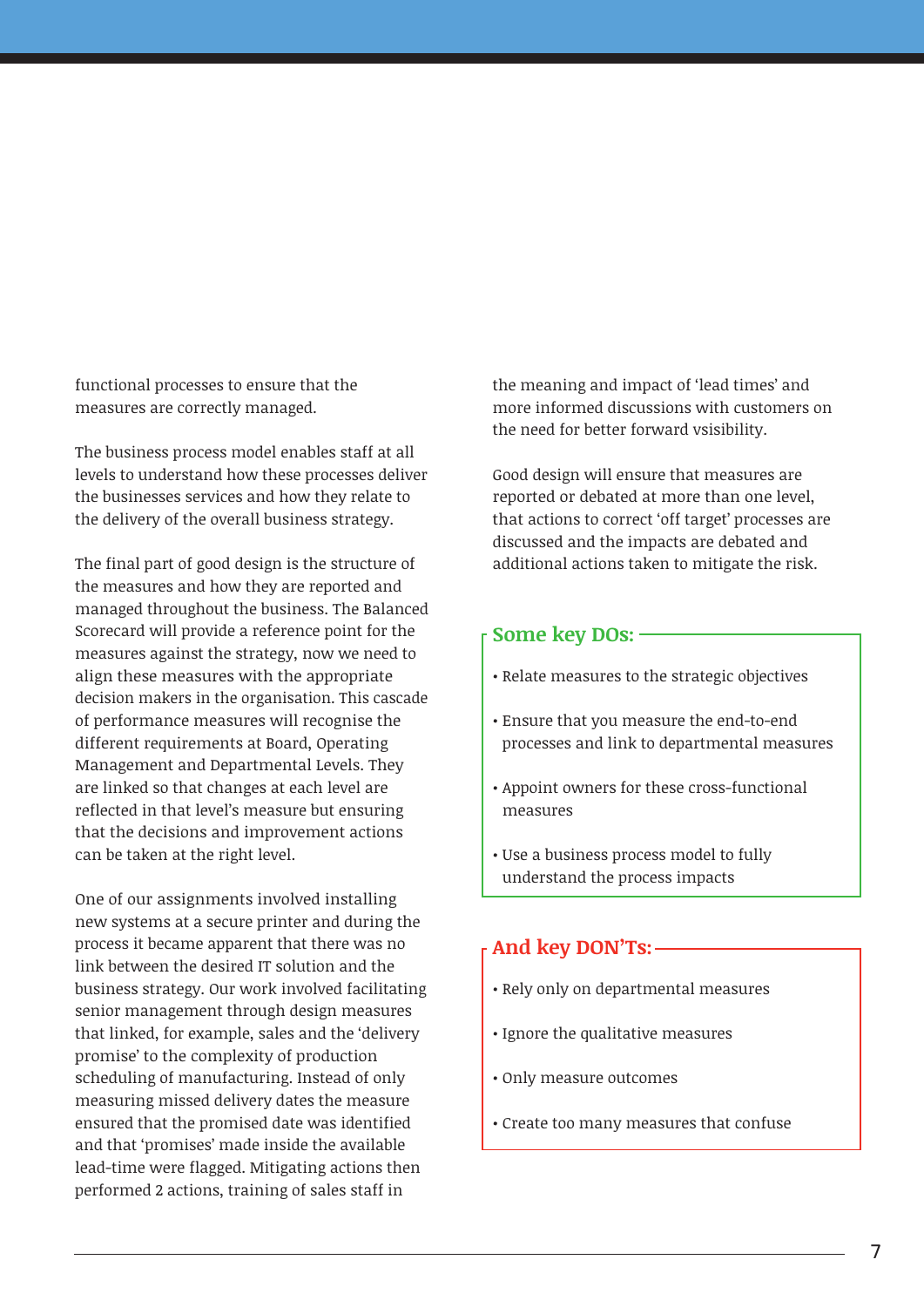#### **SETTING MEASURE TARGETS**

*Engagement of people, process and*<br>resources in a measurable and mutud<br>meaningful way. *resources in a measurable and mutually meaningful way.*

Engagement means the two-way participation of those being measured in the development of the measure and the targets, ensuring their ownership in its delivery. Measures can have a corporate and personal component, and should address all 3 elements of motivation (head-heart-gut ability). However, measures can only be fully embraced if the owner has the mandate to modify the process and develop the measure as improvements are made.

As part of target setting must ensure our aspirational targets, the *customer voice* represented by performance measures within the customer part of the balanced scorecard is aligned to the *process capability voice*, which identifies the processes that impact the customer outcomes, and ensures that the targets set are appropriate to the business strategy and are reachable.

The context for performance measurement can be an inhibitor or accelerator, so the reason for performance measurement should not only be clearly linked to the strategy for performance but also be aligned with the motives for action of those who are being measured. This means spending time to understand individuals' values and belief and inspiring them to perform. Excellence, let alone high performance, rarely occurs without risk taking and everyone accepting a degree of discomfort (than is normally tolerated) should be accepted and not delegated.

Therefore spending time with those who are performing the tasks to be measured can create a strong sense of win:win , especially if the emphasis is more about support as well as progress e.g. "how can I support you to achieve the target?" rather than monitor evaluator "how are you getting on?" / "how are you going to ensure you hit the target?". It is also extremely beneficial that communication is done (as much as possible) via face-to-face; both before and throughout the measurement period. The style and quality of communications are a critical success factor.

Listening, supporting and encouraging others involved in achieving the performance measurement will reap better results than emailing, progress chasing and de-personalising the monitoring and review aspects of performance measurement. Similarly leadership styles such as command and control or fear are unlikely to yield the level of performance required and are more likely to induce behaviour of minimal risk taking and energy. Leadership style in meetings is a common destabiliser if not a de-motivator of people's performance and willingness to contribute openly and fully. All of which makes performance monitoring let alone measurement less meaningful and can lead to anticipation of problems being diminished.

With a properly defined strategy and objectives an organisation then needs to drive the behaviours to support them. Communication is a major influencer on behaviours; both positively and negatively. As already mentioned earlier in the book Key Performance Indicators (KPIs) can be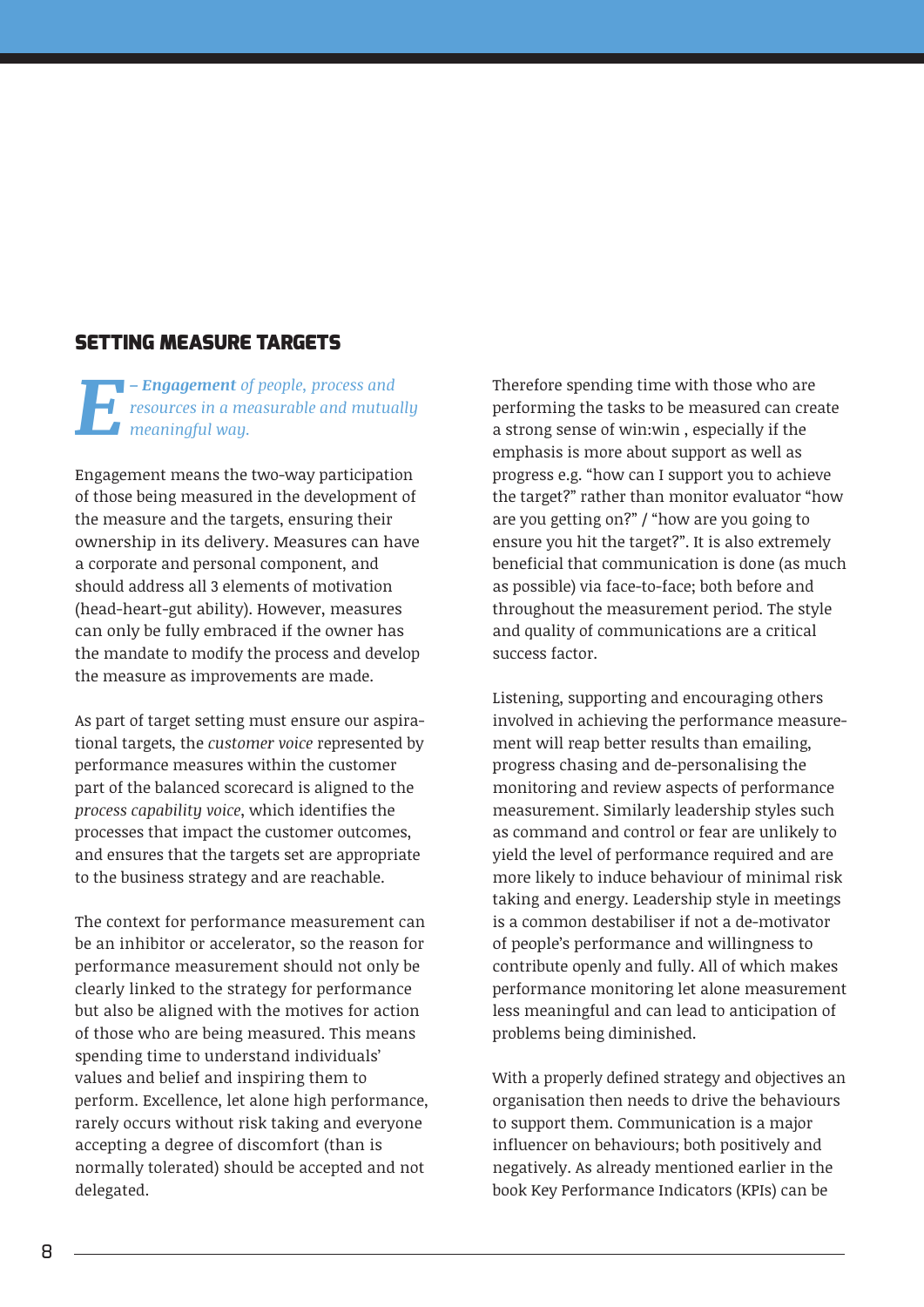

communicated in a cascaded form via The Balance Scorecard. Kaplan & Norton established the Balance Scorecard to enable there to be non-financial measures to drive improvements and so influence organisations. A complementary performance measure, especially when a number of different functions or groups of people are involved, is Service Level Agreements (SLA). SLA's can have a very positive influence if those involved, on all sides, are empowered to set the service levels as opposed to having them delegated. Empowerment brings with it a sense of ownership and 'will' to achieve what has personally been committed to. In other

words the performance measures are the service levels.

Therefore although there can be a natural tendency to use performance measurement to achieve strategic desired outcomes consideration should also be given to what behaviours will be needed to bring about the performance change and then sustain and/or continuously improve upon the desired performance.

An effective tool for contextualising and so creating the motive for action is through face-to-face discussion using the Target Setting Wheel<sup>1</sup>.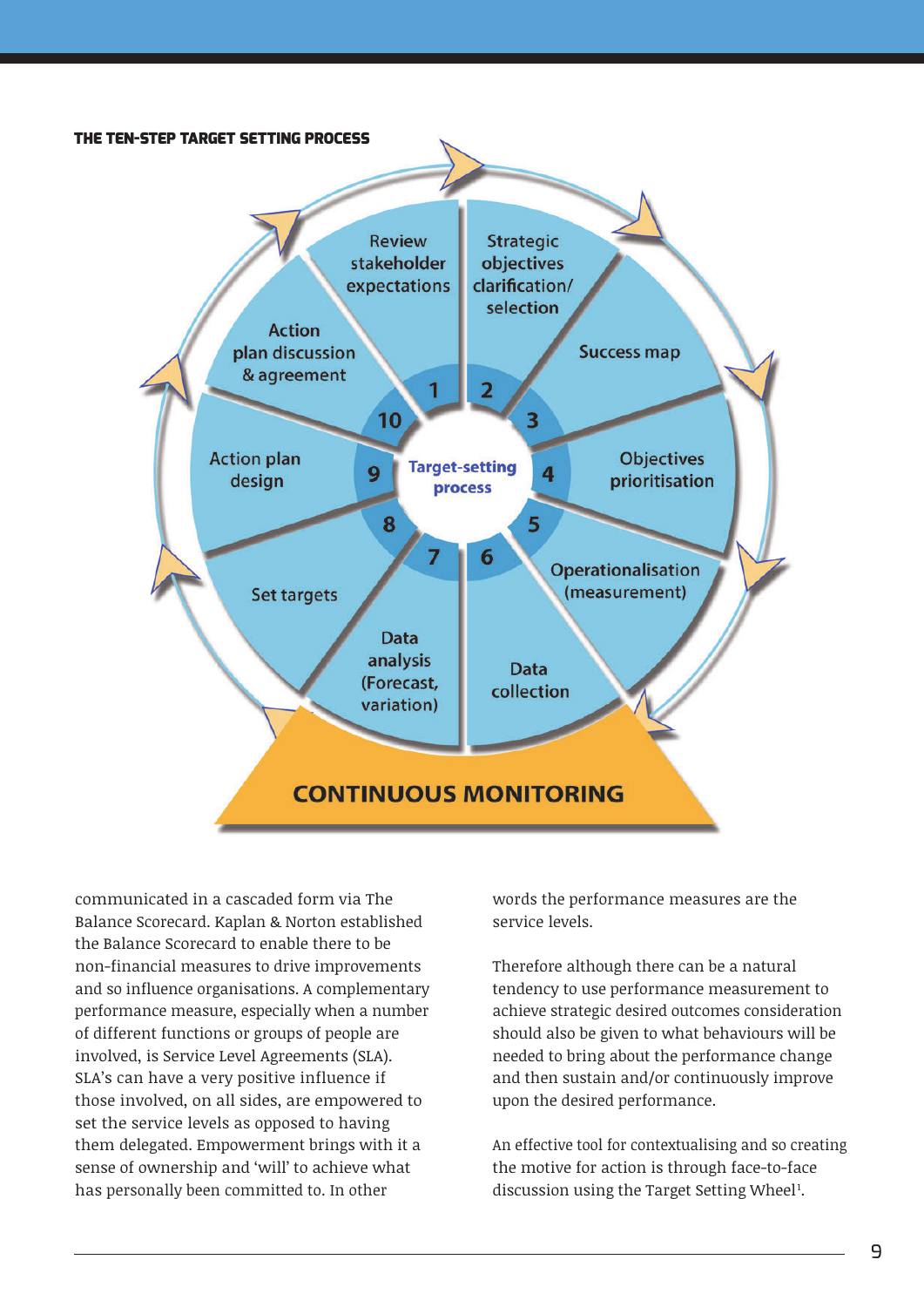In combination with a coaching / mentoring approach

- **1. Review stakeholder expectations:** Beginning with a review of the organisation's stakeholder expectations will determine the critical areas that the organisation needs to address in order to be perceived as successful.
- **2. Strategic objectives clarification/selection:** Having identified the stakeholders' expectations these then need to be identified and expressed as strategic objectives in clear statements of what the organisation needs to achieve.
- **3. Success map:** A success map is a very simple visual tool that links the range of objectives from higher level to attainment of lower level objectives. The success map also forms a 'story board' for explaining the goals to the whole organisation, and the importance of interconnections between the various functions and teams to achieving these goals.
- **4. Objectives prioritisation:** Forecast to succeed not fail means prioritising what objectively can be done to achieve the goals rather than forecasting what would like to be achieved. Therefore, prioritisation is essential and a critical success factor.
- **5. Operationalisation:** This requires designing appropriate performance measures. How you define the measure will drive behaviour therefore ensure that the measures i) reflect the goals the organisation needs to achieve and ii) encourage the right behaviour from

those responsible for delivering the goals.

- **6. Data collection:** It is important not to overlook this step. Data is never perfect - consistency reliability of data are more of a key that absolute accuracy, so ensuring data is fit for purpose is another valuable success factor.
- **7. Data analysis:** Fundamental questions (i) Are the processes capable of delivering the forecast? and (ii) what is the data telling us about the past (learning), present (adjustment) and future (anticipation)?
- **8. Set targets:** Only now should targets be set, that way previous perceptions do not obscure the real targets (reality). Based on the previous seven steps, this is the point you set the target.
- **9. Action plan design:** An action plan should specify all the projects and activities that are required to achieve the target i.e. implementing the plan has a direct impact on meeting the targets.

**9. Action plan discussion and agreement:** Prior to the 'launch' if the Performance Measurement Plan communicates the plan to the whole organisation and tries to do so in an inclusive style rather than an instructive one. Then follow this up with regular (team) meetings where the objectives are restated, goals outlined, plans and progress discussed.

Target setting is not a science; it is a difficult and challenging (literally!) process where human behaviours are a critical success factor.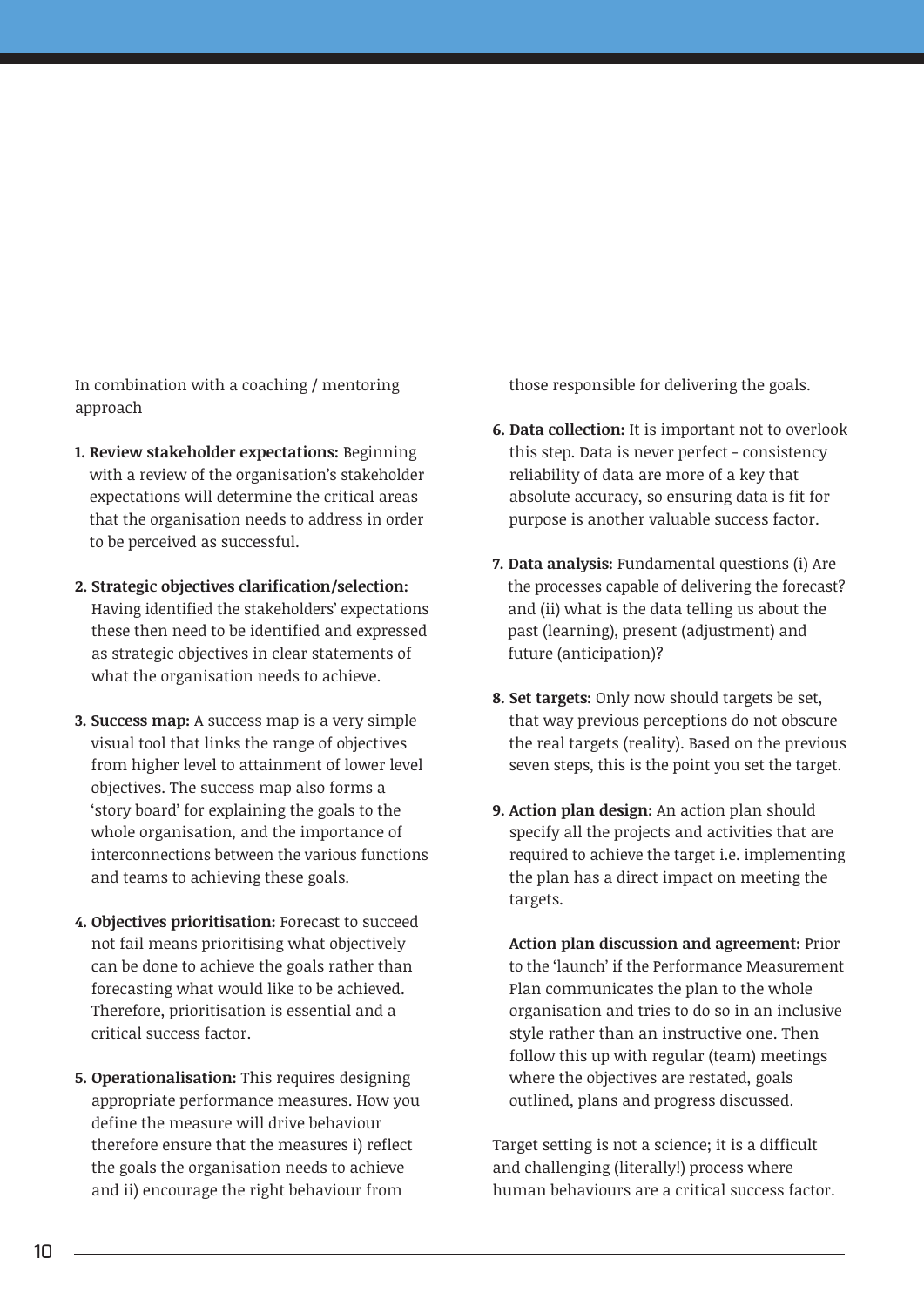Invariably, leadership will suggest the risk of not achieving the performance targets will be serious which can have the effect of delegating the sense of risk. However if we look beyond the process and consider the people and their behaviour as well as the resource and associated limits then the real risk of getting something wrong is high yet if the complexity is addressed at the outcome forming and subsequent planning stage then achievement of forecasted performance is more likely and sustainable. Therefore when setting performance measures be mindful of:

- Having a balanced allocation of measures (targets) which are integrated and synchronised appropriately across individuals and teams;
- Measures (targets) being formed from rigorous data analysis that takes into consideration more than just past performance; e.g. condition, variability, efficiency
- The frequency, method and desired outcome of reviews;
- Creating an achievable, meaningful and well-supported action plan.

At this stage it is useful to reflect on the seven fatal flaws of performance Measurement as stated by Castellano, Young & Roehm<sup>2</sup>

- 1. Ignoring the performance contributions of interactive system elements
- 2. Misunderstanding variation
- 3. Confusing signal with noise
- 4. Misunderstanding Psychology
- 5. Confusing the voice of the customer with the voice of the process
- 6. Failure to support a process view
- 7. Misunderstanding the real role of measurements

The likelihood is if the 7 flaws are not considered as you go through the 10 step target setting process, then the performance targets you set will not serve as an effective management process for you or your business.

The setting of performance measures and targets may now seem like a lot of hard work, however if the consequences are considered in terms of having ineffective processes, under-performing people and underutilised resources. Worse still, de-moralised organisation that could impact the business for years and then the 'up front preparation and support effort' will become an essential part of delivering successful performance.

A typical example of poor target setting was in a leading pottery company; one of their manufacturing plants had a simple measure of total pieces per week. Now when you consider that the factory made everything from saucers and plates to cups, sauce boats and teapots, it quickly became apparent why there was always an imbalance between flat and more complex pieces and why when you needed complete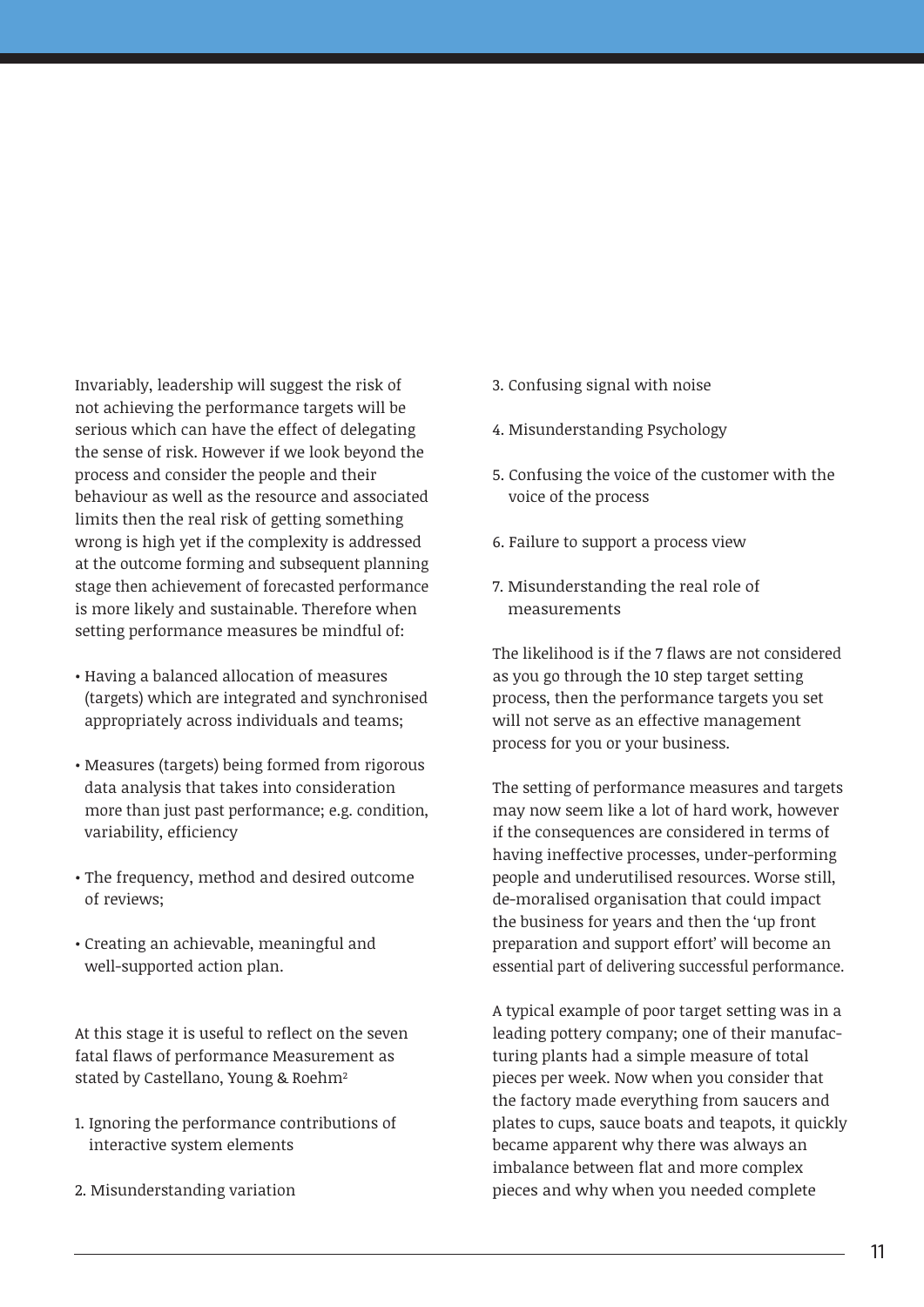sets for the Mayfair shop, that dealt with foreign customers, it was difficult to compile complete sets in under 8 weeks.

#### **Some key DOs:**

- Engage with the measure owners to set the targets
- Agree 3 targets a minimum, ideal and stretch
- Ensure that there is coherence between the individual process measure and the crossfunctional measure
- Agree the periodicity of measure and relate to the variability of the process

#### **And key DON'Ts:**

- Set targets that go beyond the need of the strategy
- Set targets that are unachievable within the capability of the process
- Align with owners/reporters of measures where they have no control of outcomes
- Rely only on transactional measures

#### **DAY-TO-DAY MANAGEMENT**

*C– Coaching of behaviour, thinking and performance to achieve desired outcome. Mentoring for success*

What drives performance behaviour? Simply stated it is 'our motive for action'.

The final piece of our framework refers to the day-to-day management of the Performance Measures, which includes reporting, defining corrective/improvement action to mitigate any risks and developing the organisational capability to becoming more agile whilst retaining the direction of travel defined by the strategy.

The first 2 elements of the framework are more of a 'consultative' intervention whilst this last element is more focused on coaching. By engaging our staff during the setting of the targets and refining the measures what is needed is the correct environment in which to report and manage the measures.

By coaching management in the 'best practice' in the reporting and management of measures; the traditional this confrontational process can be avoided which also drives defensive behaviour from 'measure owners' producing excuses for missing targets. Improving this situation begins by ensuring that each departmental manager understands the business strategy how they contribute to it and therefore how the measures monitor progress. They will have been part of the target setting so will be aware of the range of measures and any process variability.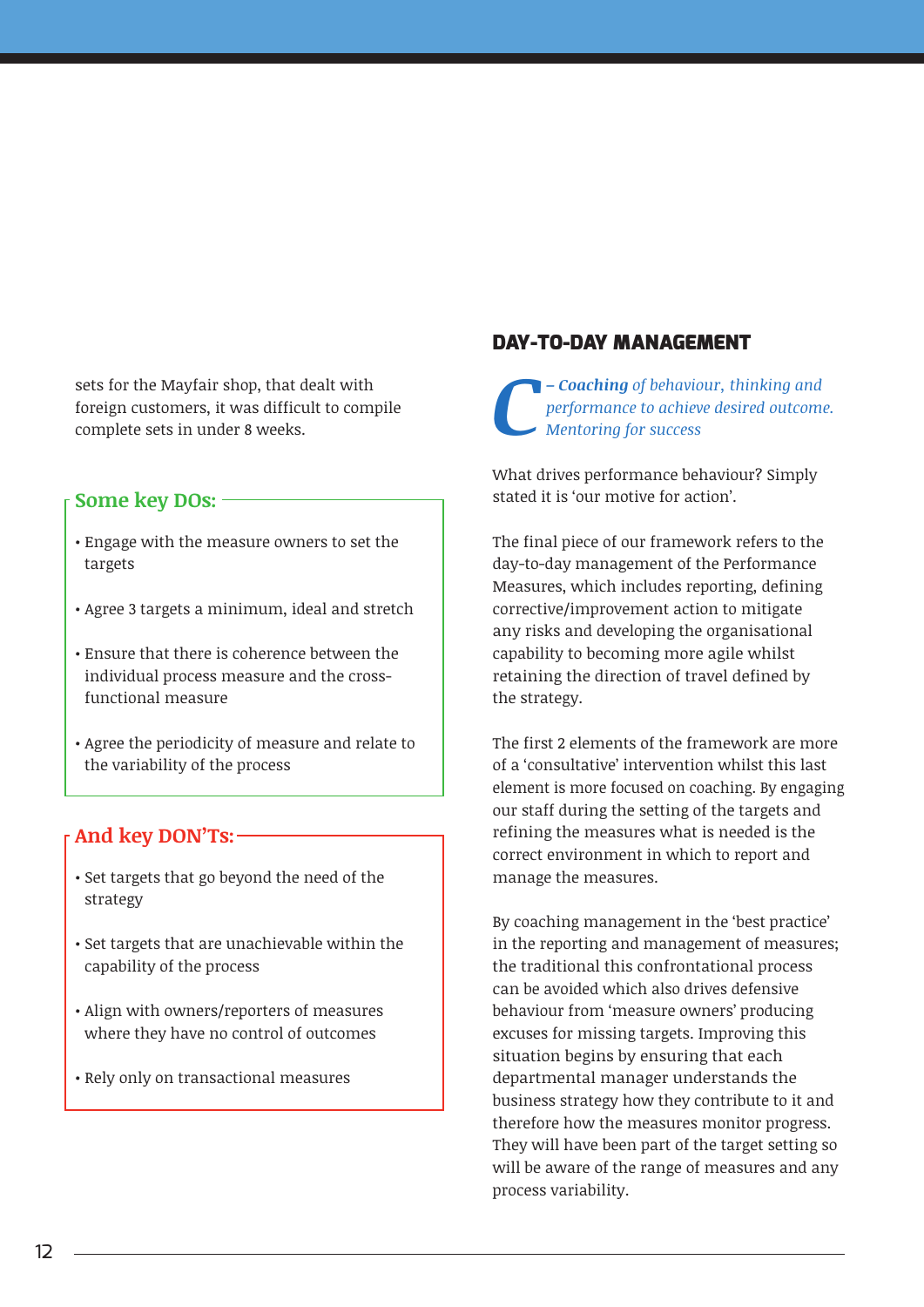To successfully implement the measures the manager must encourage ownership by the process owner and facilitate an approach that focuses on mitigation actions not result presentation. In some cases this will require a review of options and managers need to ensure consensus with the process owner. Additionally traditional behaviour as described above usually results in the presentation of 'alternative', off system data; this must be discouraged and if the process owner believes system-based information is wrong they must correct not present contradictory evidence.

For this to be successful both managers and process owners will need to be able to handle conflict to get to a successful result.

#### **Some key DOs:**

- Ensure that Performance Measures are retrievable from a single source of information and use 'near real time' data
- Train staff in the key skills of analysis and decision making to enable them to present clear and concise actions
- Ensure that the risks associated with which measure are fully understood in terms of impact, response time and process variability
- Respond positively to requests for further personal development as they arise
- Celebrate successes, and recognise personal investment and development

#### **And key DON'Ts:**

- Ask someone to manage/report on a measure that they cannot control or influence; a classic example would be don't ask the passenger to manage the car's speed if they have no throttle or brake
- Accept the failure to reach a target to be just be reported without reference to mitigating actions
- Expect staff to report or define actions that have not be trained to do so
- Make the environment so hostile that reporting the truth is avoided, and we get lies, dammed lies and statistics
- Accept measures reporting from different sources

Our final real life example relates to the introduction into the 'hostile' management environment of automotive. In this case a strong set of measures that related to the plant strategy had been developed and were used in the monthly operations board meeting. The measures were designed around data from the system; but old habits meant the some managers produced their own information that invariably contradicted the system-based information. Our role was to encourage managers to only base decisions on system based information and to refuse to debate alternative forms; when told the 'system is wrong' to respond with 'get it right then'. On the other side it drove training of managers to abstract data from the system rather than personal spread sheets.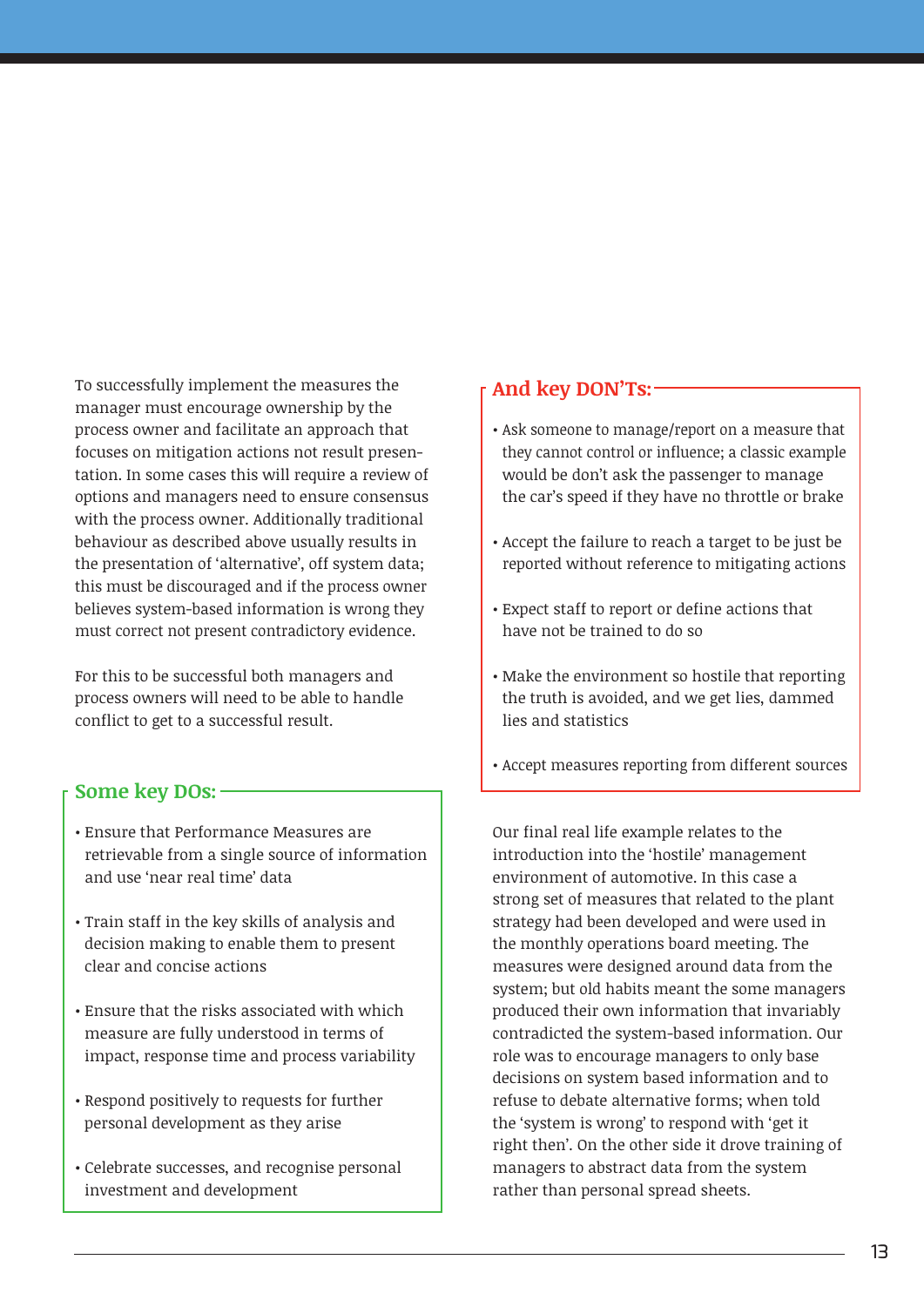# **Consulting-Coaching Interventions**

Coaching Communication **Up Skilling Mentoring Target** 

**Reviewing** 

### Consulting

**Strategy Mapping** 

**Process** Assessment

**Target Setting** 

#### **CONCLUSION**

We believe that the engine for successful Performance Measurement systems is shown in the diagram above.

A subtle blend of consulting and coaching skills that is in a continuous loop of feedback and improvement. The consulting intervention supports the strategic thinking, measurement design and target setting and during the setting phase begins to hand over to a coaching focused approach that leads with communication and

then drives forward with individual and team mentoring which provides feedback to redesign and improve the measures.

- <sup>1</sup> *Target setting by Professor Mike Bourne & Dr Monica Franco-Santos, Cranfield University*
- <sup>2</sup> *Joseph F. Castellano, Saul Young, and Harper A. Roehm, University of Dayton, Ohio, USA*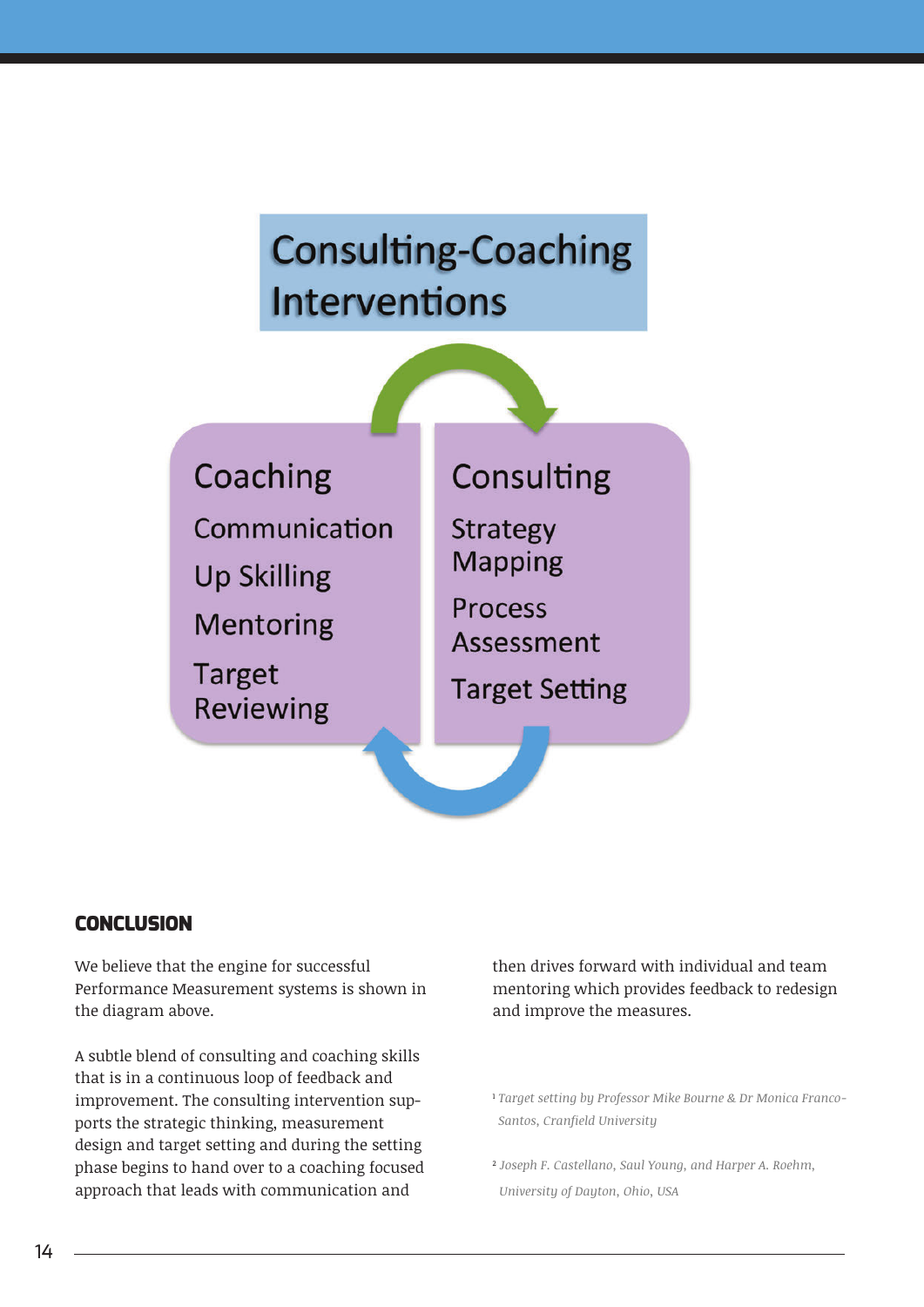### **AUTHOR'S BIOGRAPHIES:**



#### **Rod Horrocks**

Rod has over 40 years consulting to a wide range of industries both large and small, in the public and private sectors. His role is facilitating senior management teams and their staff to align their business strategy through business processes to systems. These systems are then implemented alongside an improvement program, with robust and appropriate performance measures that ensures the systems support the business achieve its' strategic objectives.

Rod also regularly mentors management teams and directors, helping them to create robust strategic plans and his facilitation skills allow him to drive discussions and challenge thinking.



#### **Clive Steeper**

Clive Steeper is an executive coach, performance consultant and facilitator, working globally with many organisations ranging from international corporations to fast-growth businesses.

Clive has been a business leader for over 25 years. His executive career includes several roles as Managing Director in the UK, USA and Asia. Central to his success has been Clive's ability to help individuals understand how performance is as much about mindset as it is about activity.

Having excelled in motorsport, as an Engineer and Team Manager, today he enjoys competing in a UK Championship for sports prototypes. Clive is co-author of *Motivating People, The Personality Workbook, Cope with Change at Work and a forthcoming title on Risk.*